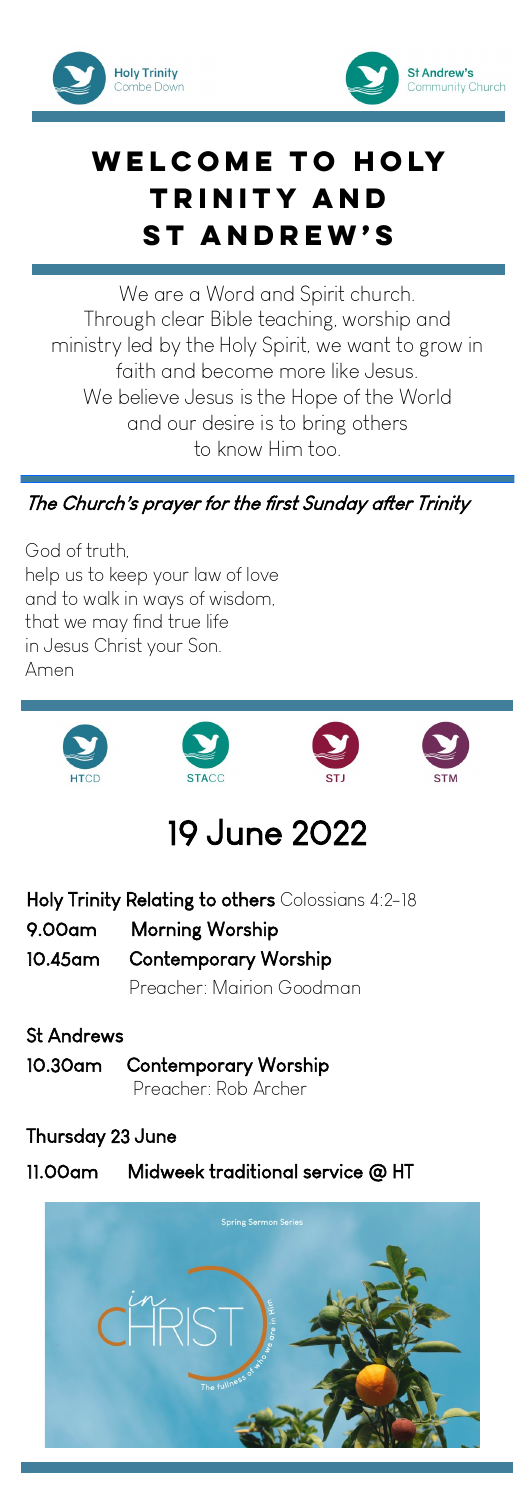# Church family news

#### Are you interested in outreach in our local area?

Our two major outreach activities, both based at St Andrews Church, need your help:

Foxhill Focus (Wednesday lunchtimes)

**Tuesday Toddlers** (Tuesday mornings and lunchtime) We need people willing to volunteer to help with the preparation of food, clearing up, washing up and also to generally chat to the punters as they serve.

If you're not up to the physical stuff you can just do the chat and build relationships with the mums, dads, Foxhill residents etc. This could be for as little as an hour every time you come

We are in danger of not being able to offer these activities without more help so please consider

prayerfully. Please contact Sharon if you can help. Thanks so much.

Support Network for hosts: If anyone would like to be added to a list of people willing to support hosts of families from Ukraine (e.g. providing lifts, holiday home, days out etc), please email Mark and Rebecca Hannan at: [eden.house@live.co.uk](mailto:eden.house@live.co.uk)

Parking on Sundays: we have permission to park in the Peggy Dodd Centre in Summer Lane (BA2 5JX) and the doctors' surgery in The Avenue (BA2 5EG) each week, so do please use them. Beechwood Road usually has plenty of spaces as well. If you are parking in the street, please be sensitive to our neighbours.

Tents of all sizes needed for Youth Camping Weekend 16/17 July. Please contact Stu if you can help (stuart.mclachlan@htcd.church)

Cream teas at the Barn, Englishcombe, ife Trop Friday 25 June on National Cream Tea Day, during Learning Disability Week. For more info and to buy tickets go to [Cream Teas: 24 June 2022 -](https://www.lifeprojectbath.org.uk/creamteas22/) The Life Project, Bath [\(lifeprojectbath.org.uk\)](https://www.lifeprojectbath.org.uk/creamteas22/)

## Fridays in summer holidays! Wonderful Family Fridays holiday

club: 29th July & 5th, 12th, 19th, 26th August at St Andrews. Cafe & activities from 9.30am till noon, with the option to bring a picnic lunch and a walk to a local park. The activities will be themed

around the Wonder Zone holiday club material which tells the gospel with a special focus on examining God's wonderful world through a science and Eco lens. Age group—primary aged children and their families (children need to come with an adult). Team of volunteers needed**—**please contact Claire if you can help

Thank you to the Children's teams this Sunday:

Jonah**'**s Crew (Creche). Debra G, Sue D Ruth**'**s Crew: Vanda J, Hazel W Peter**'**s Crew: Claire M, Katie T, Sharon J



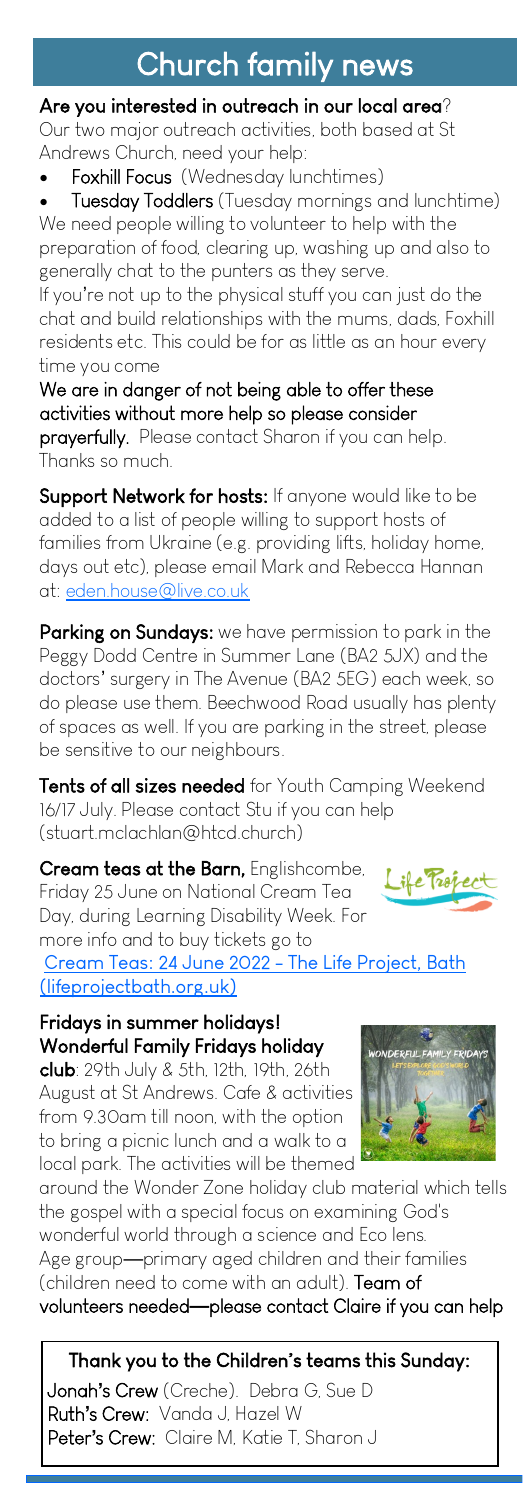#### Sunday 19 June

**Brunch** 9am Service invite you to share brunch with them after the service, bacon butties in the garden from 10.15 am. BYO mug for coffee. IF it is wet the BBQ won't be moved indoors we will defer! Donations to cover costs very welcome (card reader available)

Also after the 10.45 am service there will be a cake sale in aid of Ukraine. This is not the Sunday to start your diet!

Wednesday 27 June Mothers' Union Songs of Praise at St Michaels Monkton Combe at 7.30,pm. Come and share a lovely evening of Transformation readings and Praise . Everybody welcome

## Friday 24 June

### Women's Ministry Walk & Pub meal

You can either walk from The Hope & Anchor at 6.30 pm. followed by a pub meal at 8pm or join us for the meal. Do think of friends you could ask along. Please book via the church website with your name and menu choice (deposit of £7.50 with balance to be paid on the night). We need to confirm numbers (limited to 30) and take deposits by Monday 20th June. More information from Penny W: [women@htcd.church](mailto:women@htcd.church)

### Saturday 25 June

- Katy's Priesting Katy is being priested on Saturday 25<sup>th</sup> June at 10.30am at Bath Abbey. The service is open for anyone to attend if they would like to.
- **The West's to Kenya** (Talk + delicious puddings) @ Holy Trinity Combe Down Saturday 25th June 7:30 - 9 p.m. Come and enjoy fellowship and delicious puds while having a chance to hear Tim and Christian share their plans for mission work in Kenya this August.

### Saturday 2nd July

- Calling all bakers! South Stoke Village Fete This year the proceeds will go to St James', South Stoke and Bath City Farm. If you would like to make a cake for this wonderful traditional Fete please contact me soon to find out more. Thanks! Susie Houston, 07773792866
- Garden Party to celebrate 30 years at Bridgemead. See https://bridgecareltd.charitysuite.com/events/aluaoqls

Sunday 3 July Calling ALL church family: Put Sunday 3<sup>rd</sup> July 12.15pm into your calendar to join together with your WHOLE church family to have some street food & enjoy a bouncy castle. LJ's will be serving us at roughly £7 per portion so come along to make new friends, reconnect with others



and have fellowship together. AND there will be bucks fizz! Don't miss it!

 $\textsf{New}\ \textsf{Wine}$  2022 Week B: 29 $^{\textsf{th}}$  July — 3 $^{\textsf{rd}}$  August. Hope you're as excited about going to New Wine as the church staff are! If you are coming with us please email

[sharon.blair@htcd.church](mailto:sharon.blair@htcd.church) asap to confirm you are camping with us even if you've let us know before. Thank you.